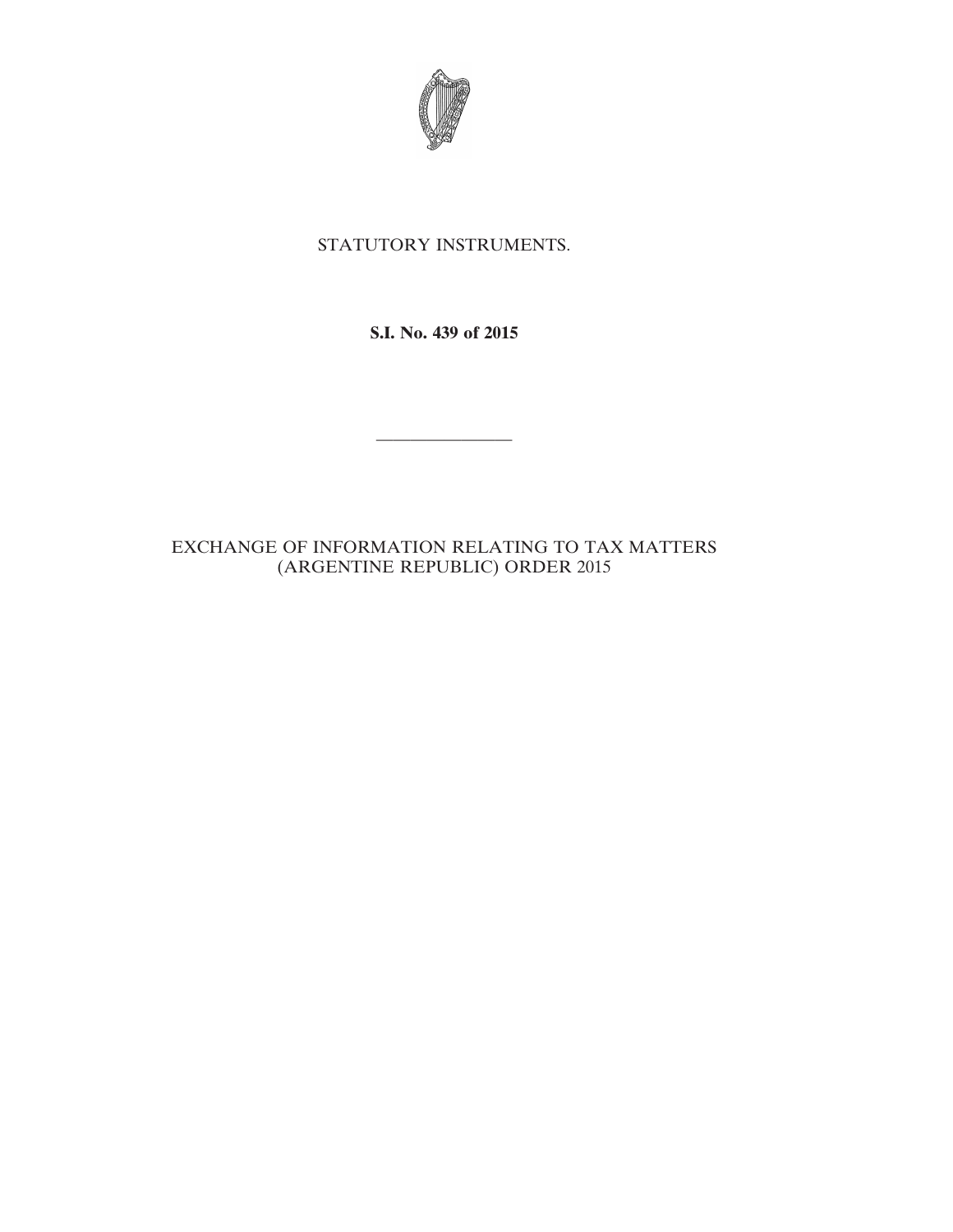# EXCHANGE OF INFORMATION RELATING TO TAX MATTERS (ARGENTINE REPUBLIC) ORDER 2015

WHEREAS it is enacted by section 826(1B) (as inserted by section 35 of the Finance Act 2007 (No. 11 of 2007)) of the Taxes Consolidation Act 1997 (No. 39 of 1997) that where the Government by order declare that arrangements specified in the order have been made with the government of any territory outside the State in relation to exchanging information for the purposes of the prevention and detection of tax evasion in the case of taxes of any kind or description imposed by the laws of the State or by the laws of that territory, and that it is expedient that those arrangements should have the force of law, and that the order so made is specified in Part 3 of Schedule 24A of the Taxes Consolidation Act 1997, then subject to section 826 of that Act, the arrangements shall, notwithstanding any enactment, have the force of law as if such order were an Act of the Oireachtas on and from the date of the insertion of a reference to the order into Part 3 of Schedule 24A;

AND WHEREAS it is further enacted by section 826(6) of the Taxes Consolidation Act 1997 that where such an order is proposed to be made, a draft of the order shall be laid before Dáil Éireann and the order shall not be made until a resolution approving of the draft has been passed by Dáil Éireann;

AND WHEREAS a draft of the following Order has been laid before Dáil Éireann and a resolution approving of the draft has been passed by Dáil Éireann;

NOW, the Government, in exercise of the powers conferred on them by section 826(1B) of the Taxes Consolidation Act 1997, hereby order as follows:

1. This Order may be cited as the Exchange of Information Relating to Tax Matters (Argentine Republic) Order 2015.

- 2. It is declared—
	- (*a*) that the arrangements specified in the Agreement, the text of which is set out in the Schedule, have been made with the Argentine Republic in relation to exchanging information for the purposes of the prevention and detection of tax evasion, and
	- (*b*) that it is expedient that those arrangements should have the force of law.

*Notice of the making of this Statutory Instrument was published in "Iris Oifigiúil" of* 16*th October*, 2015.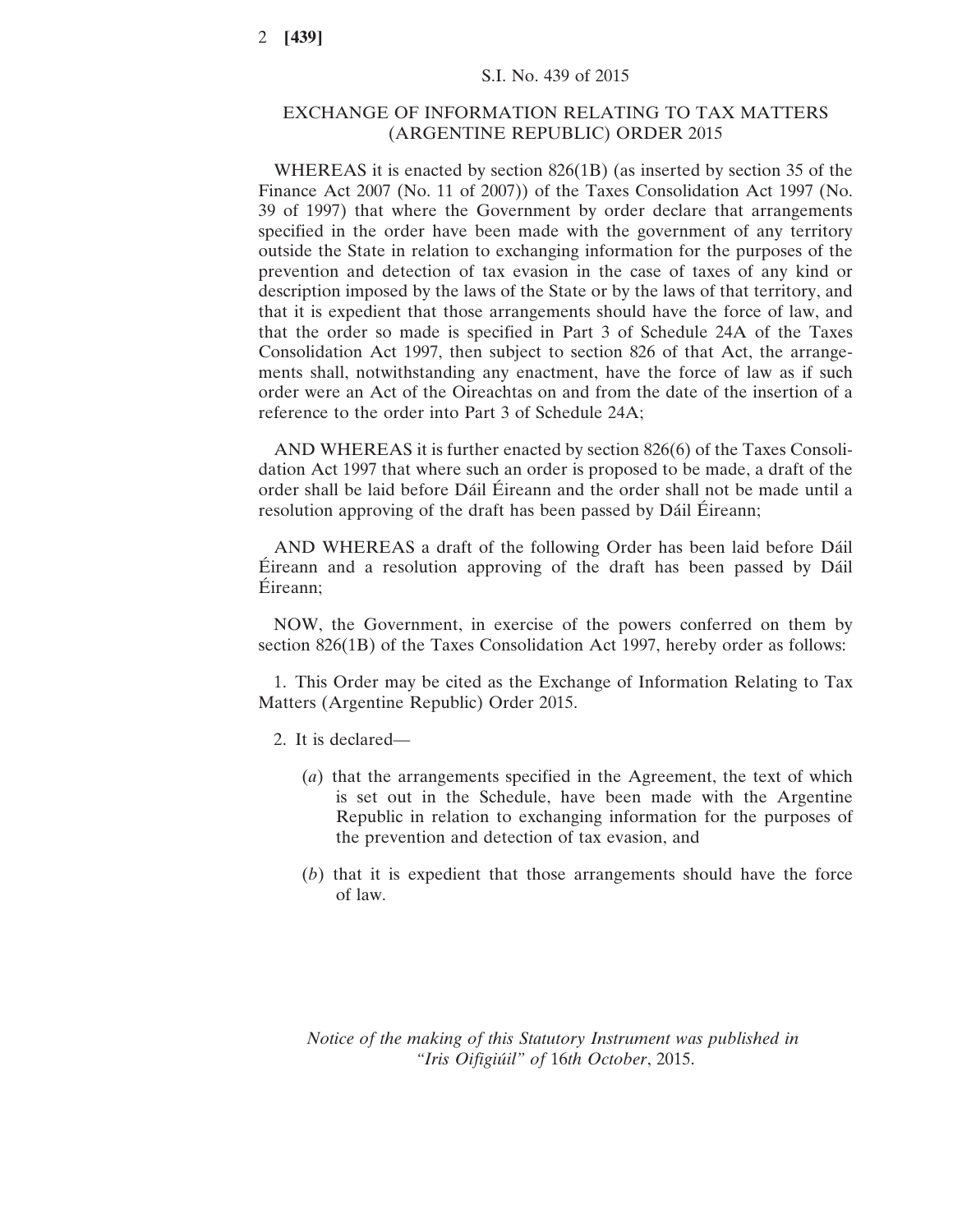## **SCHEDULE**

#### **AGREEMENT BETWEEN**

# **IRELAND**

## **AND**

## **THE ARGENTINE REPUBLIC**

# **FOR THE EXCHANGE OF INFORMATION RELATING TO TAX MATTERS**

Ireland and the Argentine Republic (hereinafter referred to as "the Parties"), desiring to conclude an Agreement for the Exchange of Information relating to Tax Matters, have agreed as follows:

#### **Article 1**

## **Object and Scope of the Agreement**

The competent authorities of the Parties shall provide assistance through exchange of information that is foreseeably relevant to the administration and enforcement of the domestic laws of the Parties concerning taxes covered by this Agreement. Such information shall include information that is foreseeably relevant to the determination, assessment and collection of such taxes, the recovery and enforcement of tax claims, or the investigation or prosecution of tax matters. Information shall be exchanged in accordance with the provisions of this Agreement and shall be treated as confidential in the manner provided in Article 8. The rights and safeguards secured to persons by the laws or administrative practice of the Requested Party remain applicable to the extent that they do not unduly prevent or delay effective exchange of information.

# **Article 2**

#### **Jurisdiction**

A Requested Party is not obligated to provide information which is neither held by its authorities nor in the possession or control of persons who are within its territorial jurisdiction.

## **Article 3**

#### **Taxes Covered**

1. This Agreement shall apply to the following taxes:

(*a*) in the case of the Argentine Republic: all taxes imposed by the Federal Administration of Public Revenue, except for customs duties, charges and levies.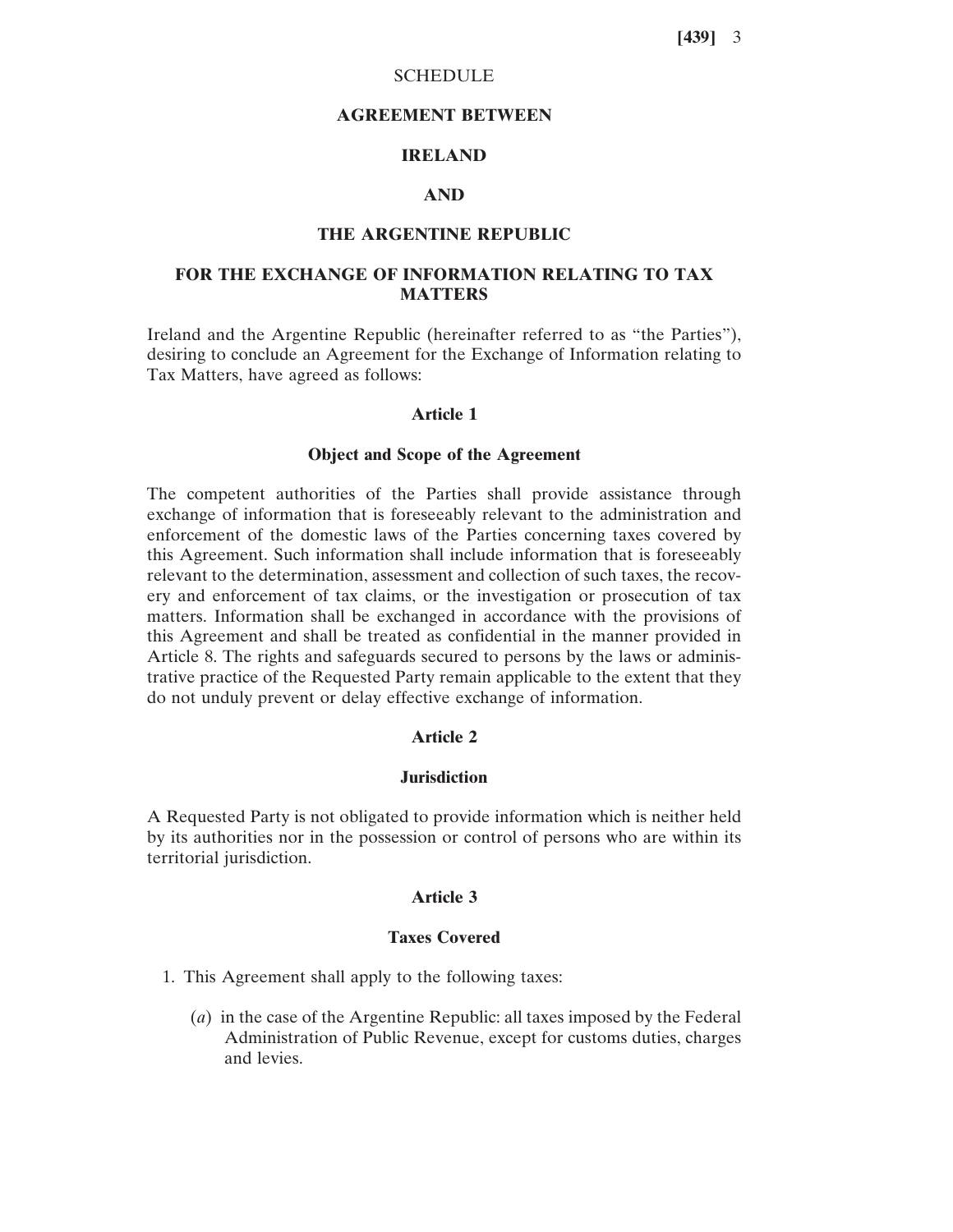(*b*) in the case of Ireland: taxes of every kind and description imposed at the date of signature of the Agreement.

2. This Agreement shall also apply to any identical taxes imposed after the date of signature of the Agreement in addition to or in place of the existing taxes. This Agreement shall also apply to any substantially similar taxes imposed after the date of signature of the Agreement in addition to or in place of the existing taxes if the competent authorities of the Parties so agree. The competent authorities of the Parties shall notify each other of any substantial changes to the taxation and related information gathering measures covered by the Agreement.

## **Article 4**

#### **Definitions**

- 1. For the purposes of this Agreement:
	- (*a*) the term "Party" means the Argentine Republic or Ireland as the context requires;
	- (*b*) (i) the term "the Argentine Republic" includes the territory subject to the sovereignty of the Argentine Republic according to its constitutional and legal rules;
		- (ii) the term "Ireland" includes any area outside the territorial waters of Ireland which has been or may hereafter be designated, under the laws of Ireland concerning the Exclusive Economic Zone and the Continental Shelf, as an are within which Ireland may exercise such sovereign rights and jurisdiction as are in conformity with international law;
	- (*c*) the term "competent authority" means:
		- (i) in the Argentine Republic, the Head of the Federal Administration of Public Revenues or his authorised representative;
		- (ii) in Ireland, the Revenue Commissioners or their authorised representative;
	- (*d*) the term "person" includes an individual, a company or any other body of persons;
	- (*e*) the term "company" means any body corporate or any entity that is treated as a body corporate for tax purposes;
	- (*f*) the term "publicly traded company" means any company whose principal class of shares is listed on a recognised stock exchange provided its listed shares can be readily purchased or sold by the public. Shares can be purchased or sold "by the public" if the purchase or sale of shares is not implicitly or explicitly restricted to a limited group of investors;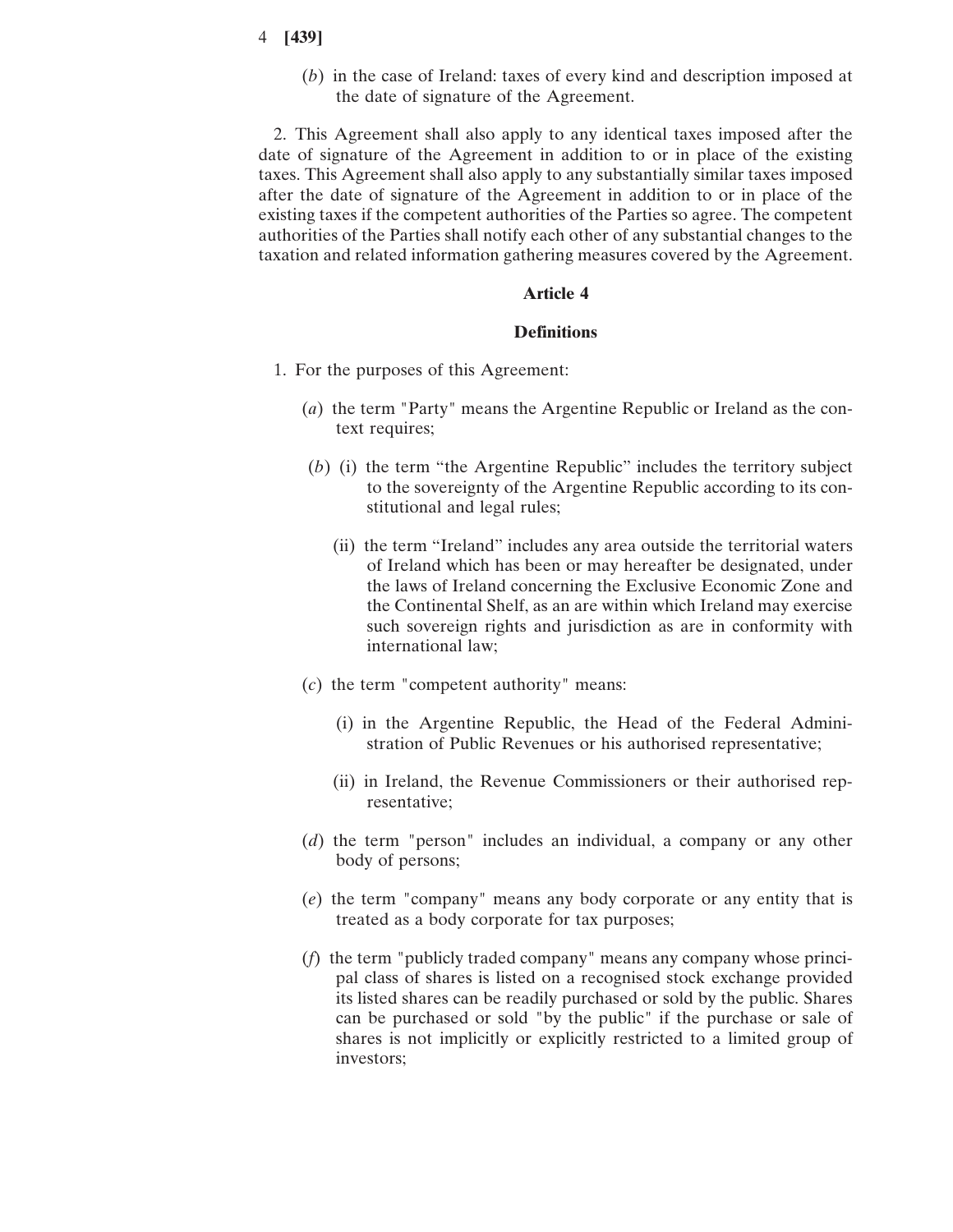- (*g*) the term "principal class of shares" means the class or classes of shares representing a majority of the voting power and value of the company;
- (*h*) the term "recognised stock exchange" means any stock exchange recognised by the competent authorities of the Parties;
- (*i*) the term "collective investment fund or scheme" means any pooled investment vehicle, irrespective of legal form. The term "public collective investment fund or scheme" means any collective investment fund or scheme provided the units, shares or other interests in the fund or scheme can be readily purchased, sold or redeemed by the public. Units, shares or other interests in the fund or scheme can be readily purchased, sold or redeemed "by the public" if the purchase, sale or redemption is not implicitly or explicitly restricted to a limited group of investors;
- (*j*) the term "tax" means any tax to which the Agreement applies;
- (*k*) the term "Applicant Party" means the Party requesting information;
- (*l*) the term "Requested Party" means the Party requested to provide information;
- (*m*) the term "information gathering measures" means rules and administrative or judicial procedures that enable a Party to obtain and provide the requested information;
- (*n*) the term "information" means any fact, statement or record in any form whatever;
- (*o*) the term "criminal tax matters" means tax matters involving intentional conduct which is liable to prosecution under the criminal laws of the Applicant Party
- (*p*) the term "criminal laws" means all criminal laws designated as such under domestic law irrespective of whether contained in the tax laws, the criminal code or other statutes.

2. As regards the application of this Agreement at any time by any of the Parties, any term not defined therein shall, unless the context otherwise requires, have the meaning that it has at that time under the law of that Party, any meaning under the applicable tax laws of that Party prevailing over a meaning given to the term under other laws of that Party.

#### **Article 5**

## **Exchange of Information Upon Request**

1. The competent authority of the Requested Party shall provide upon request information for the purposes referred to in Article 1. Such information shall be exchanged without regard to whether the conduct being investigated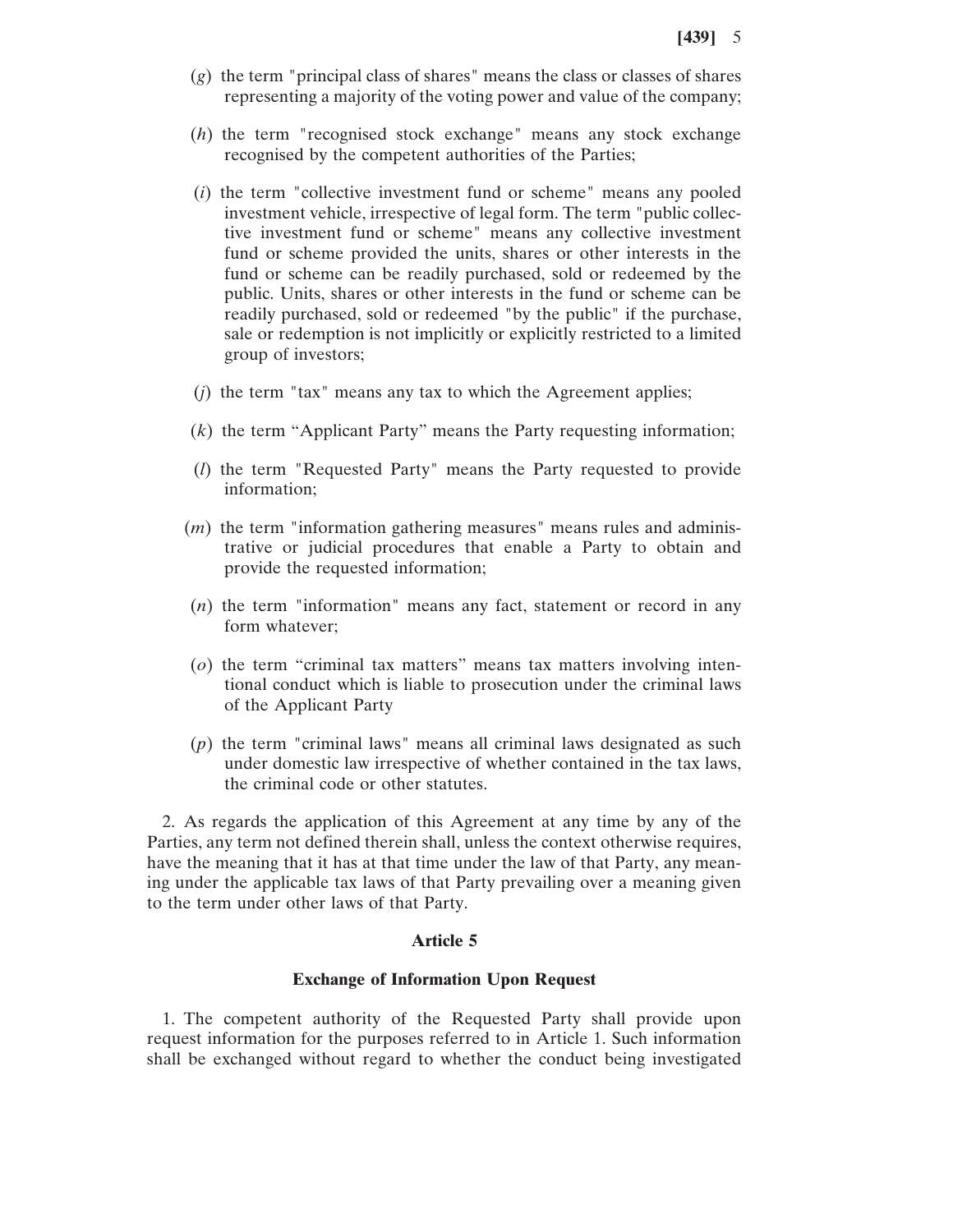would constitute a crime under the laws of the Requested Party if such conduct occurred in the Requested Party.

2. If the information in the possession of the competent authority of the Requested Party is not sufficient to enable it to comply with the request for information, that Party shall use all relevant information gathering measures to provide the Applicant Party with the information requested, notwithstanding that the Requested Party may not need such information for its own tax purposes.

3. If specifically requested by the competent authority of an Applicant Party, the competent authority of the Requested Party shall provide information under this Article, to the extent allowable under its domestic laws, in the form of depositions of witnesses and authenticated copies of original records.

4. Each Party shall ensure that its competent authorities for the purposes specified in Article 1 of the Agreement, have the authority to obtain and provide upon request:

- (*a*) information held by banks, other financial institutions, and any person acting in an agency or fiduciary capacity including nominees and trustees;
- (*b*) information regarding the ownership of companies, partnerships, trusts, foundations, and other persons, including, within the constraints of Article 2, ownership information on all such persons in an ownership chain; in the case of trusts, information on settlors, trustees and beneficiaries; and in the case of foundations, information on founders, members of the foundation council and beneficiaries. Further, this Agreement does not create an obligation on the Parties to obtain or provide ownership information with respect to publicly traded companies or public collective investment funds or schemes unless such information can be obtained without giving rise to disproportionate difficulties.

5. The competent authority of the Applicant Party shall provide the following information to the competent authority of the Requested Party when making a request for information under the Agreement to demonstrate the foreseeable relevance of the information to the request:

- (*a*) the identity of the person under examination or investigation;
- (*b*) a statement of the information sought including its nature and the form in which the Applicant Party wishes to receive the information from the Requested Party;
- (*c*) the tax purpose for which the information is sought;
- (*d*) grounds for believing that the information requested is held in the Requested Party or is in the possession or control of a person within the jurisdiction of the Requested Party;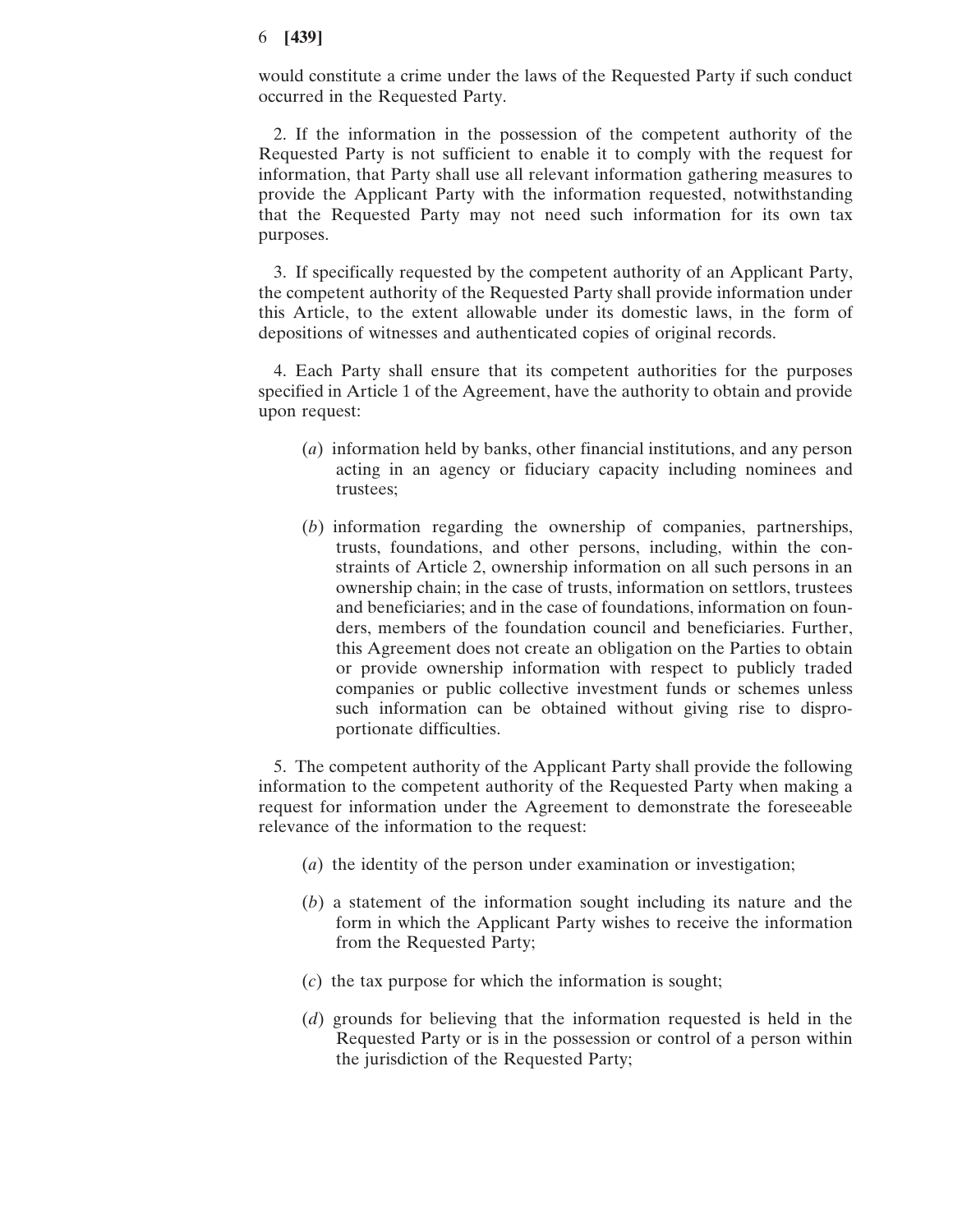- (*e*) to the extent known, the name and address of any person believed to be in possession of the requested information;
- (*f*) a statement that the request is in conformity with the law and administrative practices of the Applicant Party, that if the requested information was within the jurisdiction of the Applicant Party then the competent authority of the Applicant Party would be able to obtain the information under the laws of the Applicant Party or in the normal course of administrative practice and that it is in conformity with this Agreement;
- (*g*) a statement that the Applicant Party has pursued all means available in its own territory to obtain the information, except those that would give rise to disproportionate difficulties.

6. The competent authority of the Requested Party shall forward the requested information as promptly as possible to the Applicant Party. To ensure a prompt response, the competent authority of the Requested Party shall:

- (*a*) Confirm receipt of a request in writing to the competent authority of the Applicant Party and shall notify the competent authority of the Applicant Party of deficiencies in the request, if any, within 60 days of the receipt of the request;
- (*b*) If the competent authority of the Requested Party has been unable to obtain and provide the information within 90 days of receipt of the request, including if it encounters obstacles in furnishing the information or it refuses to furnish the information, it shall immediately inform the Applicant Party, explaining the reason for its inability, the nature of the obstacles or the reasons for its refusal.

7. Requests shall be submitted in writing and may be made by electronic means. In the case of requests to the Argentine Republic, such requests shall be made in the Spanish language and in the case of requests to Ireland, in the English language.

## **Article 6**

# **Presence of Officials of a Party (the Applicant Party) in the territory of the other Party (the Requested Party)**

1. With reasonable notice, the Requested Party may allow representatives of the competent authority of the Applicant Party to be present in its territory to interview individuals and examine records with the written consent of the persons concerned. The competent authority of the Requested Party shall notify the competent authority of the Applicant Party of the time and place of the meeting with the individuals concerned.

2. At the request of the competent authority of the Applicant Party, the competent authority of the Requested Party may allow representatives of the competent authority of the Applicant Party to be present at the appropriate part of a tax examination in the Requested Party.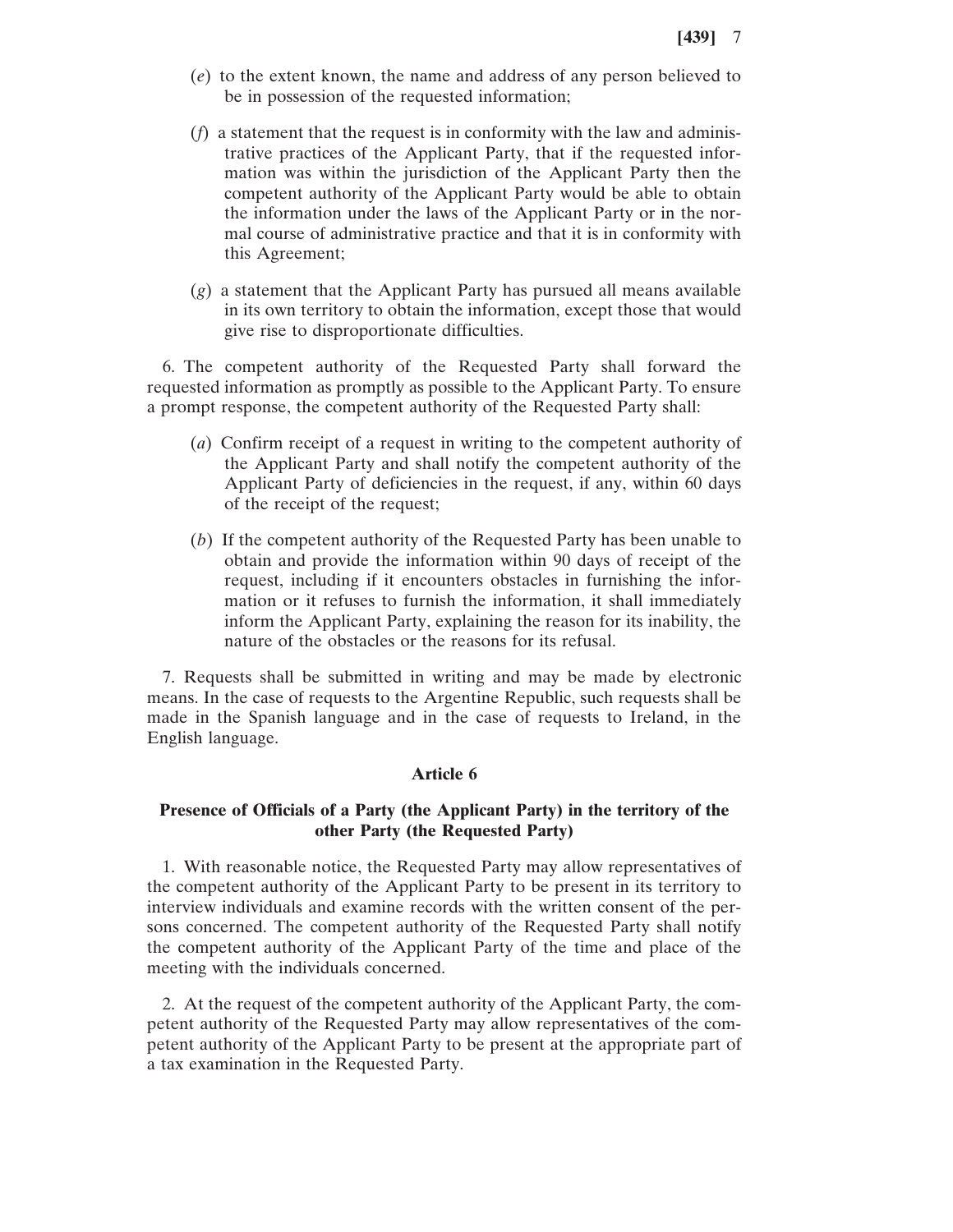3. If the request referred to in paragraph 2 is acceded to, the competent authority of the Party conducting the examination shall, as soon as possible, notify the competent authority of the other Party about the time and place of the examination, the authority or official designated to carry out the examination and the procedures and conditions required by the Requested Party for the conduct of the examination. All decisions with respect to the conduct of the tax examination shall be made by the Party conducting the examination.

#### **Article 7**

#### **Possibility of Declining a Request**

1. The Requested Party shall not be required to obtain or provide information that the Applicant Party would not be able to obtain under its own laws for purposes of the administration or enforcement of its own tax laws. The competent authority of the Requested Party may decline to assist where the request is not made in conformity with this Agreement.

2. The provisions of this Agreement shall not impose on a Party the obligation to supply information which would disclose any trade, business, industrial, commercial or professional secret or trade process. Notwithstanding the foregoing, information of the type referred to in Article 5, paragraph 4 shall not be considered as such a secret or trade process merely because it meets the criteria in that paragraph.

3. The provisions of this Agreement shall not impose on a Party the obligation to obtain or provide information, which would reveal confidential communications between a client and an attorney, solicitor or other admitted legal representative where such communications are:

- (*a*) produced for the purposes of seeking or providing legal advice; or
- (*b*) produced for the purposes of use in existing or contemplated legal proceedings.

4. The Requested Party may decline a request for information if the disclosure of the information would be contrary to public order.

5. A request for information shall not be refused on the ground that the tax claim giving rise to the request is disputed.

6. The Requested Party may decline a request for information if the information is requested by the Applicant Party to administer or enforce a provision of the tax law of the Applicant Party, or any requirement connected therewith, which discriminates against a national or a citizen of the Requested Party as compared with a national or a citizen of the Applicant Party in the same circumstances.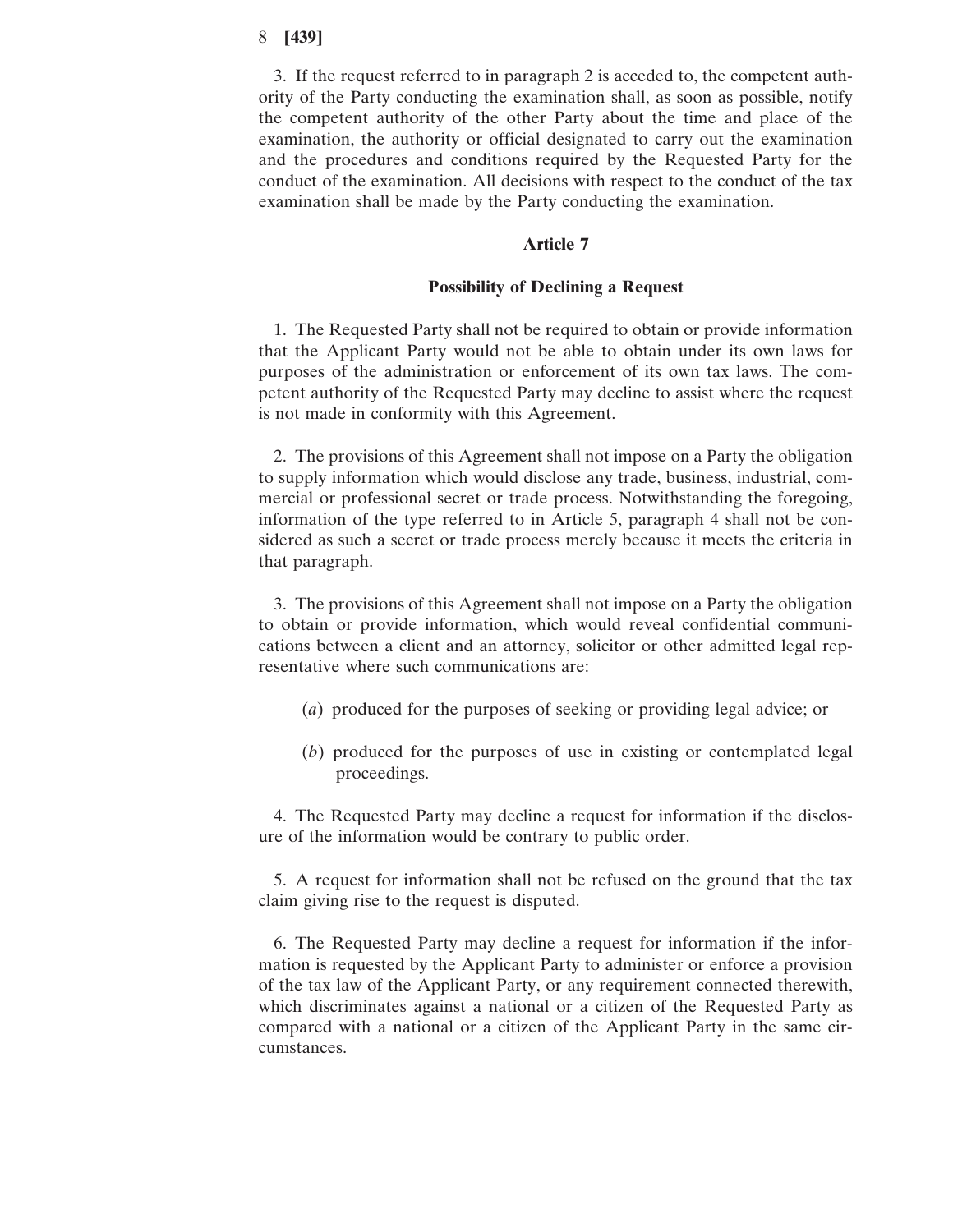# **Article 8**

#### **Confidentiality**

Any information received by a Party under this Agreement shall be treated as confidential and may be disclosed only to persons or authorities (including courts and administrative bodies) in the jurisdiction of the Party concerned with the assessment or collection of, the enforcement or prosecution in respect of, or the determination of appeals in relation to, the taxes covered by this Agreement. Such persons or authorities shall use such information only for such purposes. They may disclose the information in public court proceedings or in juridical decisions. The information may not be disclosed to any other person or entity or authority or any other jurisdiction without the express written consent of the competent authority of the Requested Party.

#### **Article 9**

#### **Costs**

Ordinary costs incurred in providing assistance shall be borne by the Requested Party, and extraordinary costs incurred in providing assistance (including reasonable costs of engaging external advisors in connection with litigation or otherwise) shall be borne by the Applicant Party. At the request of either Party, the competent authorities shall consult as necessary with regard to this Article, and in particular the competent authority of the Requested Party shall consult with the competent authority of the Applicant Party in advance if the costs of providing information with respect to a specific request are expected to be significant.

#### **Article 10**

#### **Mutual Agreement Procedure**

1. Where difficulties or doubts arise between the Parties regarding the implementation or interpretation of this Agreement, the respective competent authorities shall endeavour to resolve the matter by mutual agreement.

2. In addition to the agreements referred to in paragraph 1, the competent authorities of the Parties may mutually agree on the procedures to be used under Articles 5 and 6.

3. The competent authorities of the Parties may communicate with each other directly for purposes of reaching agreement under this Article.

## **Article 11**

#### **Entry into Force**

1. The Parties shall notify each other in writing of the completion of the necessary internal procedures required by their respective laws for the bringing into force of this Agreement.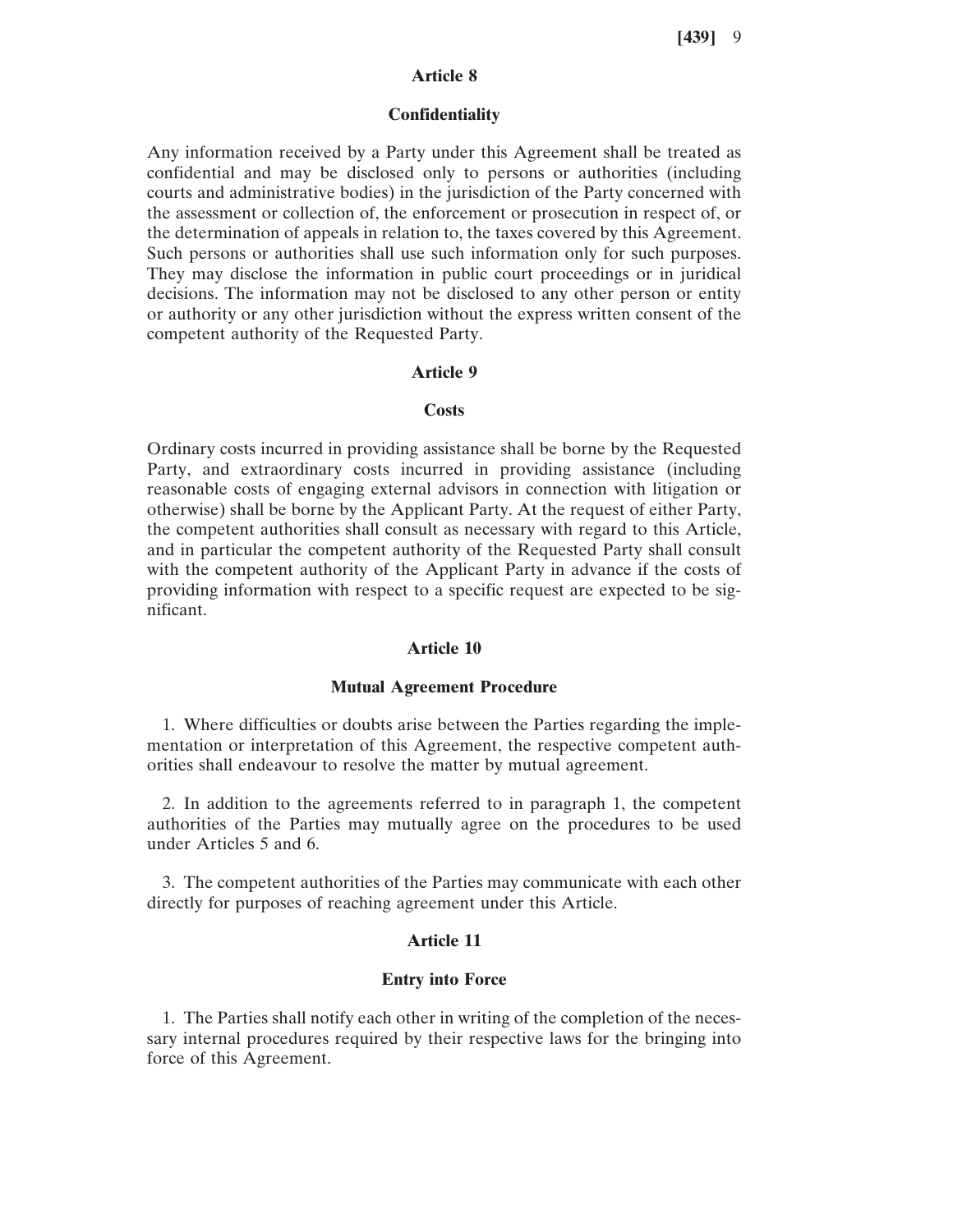2. The Agreement shall enter into force on the thirtieth (30th) day after the receipt of the later of these notifications and shall thereupon have effect:

- (*a*) for criminal tax matters, on the date of entry into force, for taxable periods beginning on or after that date or, where there is no taxable period, for all charges to tax arising on or after that date;
- (*b*) for all other matters covered in Article 1, on that date, for taxable periods beginning on or after the first day of January of the year following the date on which the Agreement enters into force, or where there is no taxable period, for all charges to tax arising on or after the first day of January of the year following the date on which the Agreement enters into force.

# **Article 12**

## **Termination**

1. This Agreement shall remain in force until terminated by a Party. Either Party may terminate the Agreement by giving written notice of termination at least six (6) months before the end of any calendar year. In such event, this Agreement shall cease to have effect on the first day of the following calendar year.

2. Even after the termination of the Agreement in accordance with paragraph 1, both Parties shall remain bound by the provisions of Article 8 with respect to any information obtained under this Agreement.

In witness whereof, the undersigned, being duly authorised thereto, have signed this Agreement.

Done at Berlin this day 29 of October 2014, in two originals in the Spanish and English languages, both texts being equally authentic.

FOR IRELAND: FOR: THE ARGENTINE REPUBLIC:<br>
JOESPHINE FEEHILY RICARDO ECHEGARAY RICARDO ECHEGARAY



GIVEN under the Official Seal of the Government, 13 October 2015.

ENDA KENNY, Taoiseach.